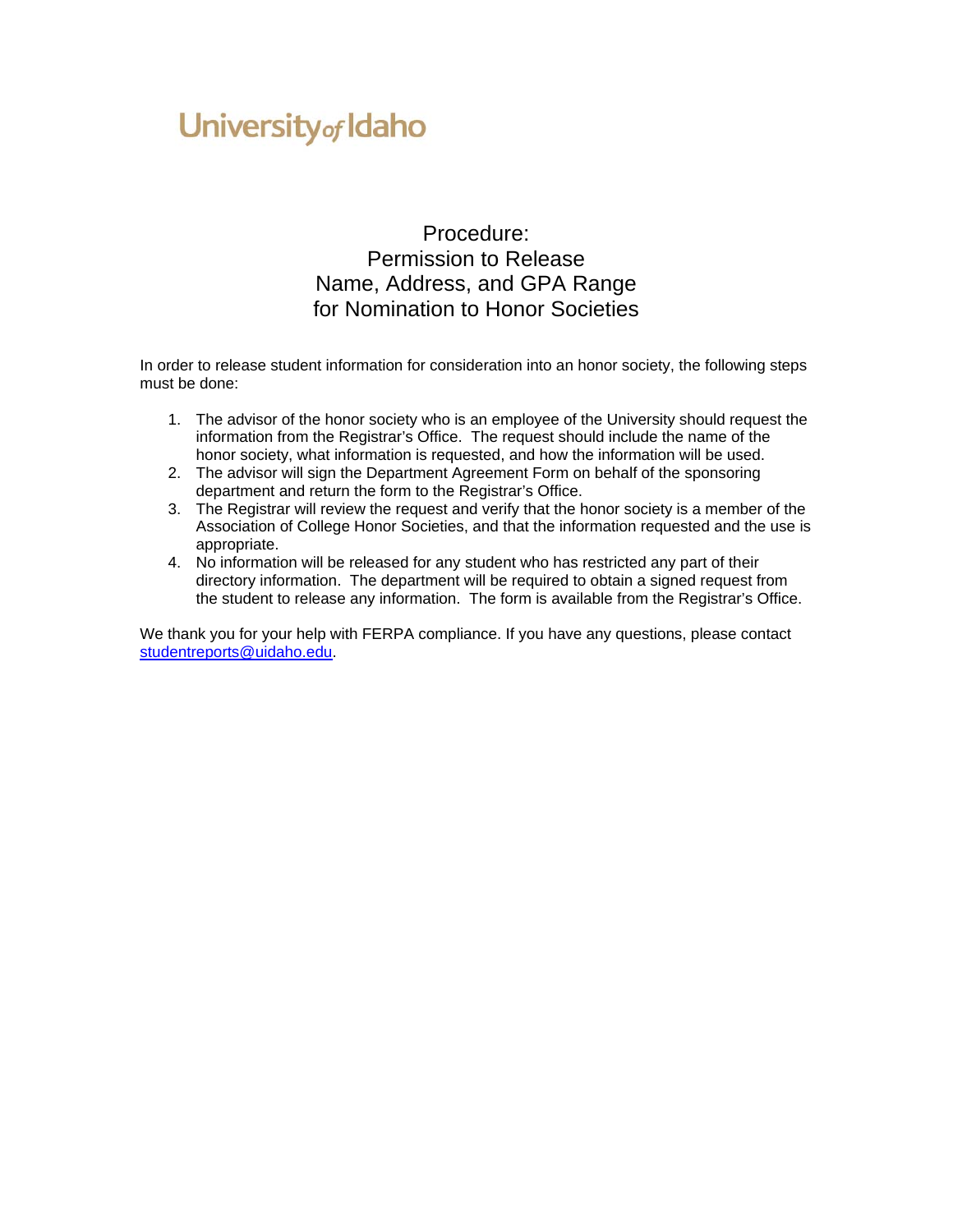# University of Idaho

<u>. Andre Stadt i den stadt i den stadt i den stadt i den stadt i den stadt i den stadt i den stadt i den stadt</u>

\_\_\_\_\_\_\_\_\_\_\_\_\_\_\_\_\_\_\_\_\_\_\_\_\_\_\_\_\_\_\_\_\_\_\_\_

### Department Agreement Form

#### Guidelines Regarding Permission to Release Name, Address, and GPA Range for Nomination to Honor Societies

I acknowledge that I am aware of FERPA regulations regarding confidential information. I agree that the information will be released only to:

(honor society name)

I have confirmed with the honor society that they will use this information only for the purpose of contacting the students to invite them to submit an application for membership and will not release the information to any other party or use it for any other purpose. As the University of Idaho advisor for this honor society, I am responsible for the appropriate use of this data.

\_\_\_\_\_\_\_\_\_\_\_\_\_\_\_\_\_\_\_\_\_\_\_\_\_\_\_\_\_\_\_\_\_\_\_\_\_\_\_\_\_\_ \_\_\_\_\_\_\_\_\_\_\_\_\_\_\_\_\_\_\_\_

Signature Date Date

\_\_\_\_\_\_\_\_\_\_\_\_\_\_\_\_\_\_\_\_\_\_\_\_\_\_\_\_\_\_\_\_\_\_\_\_ Print Name

**Department**